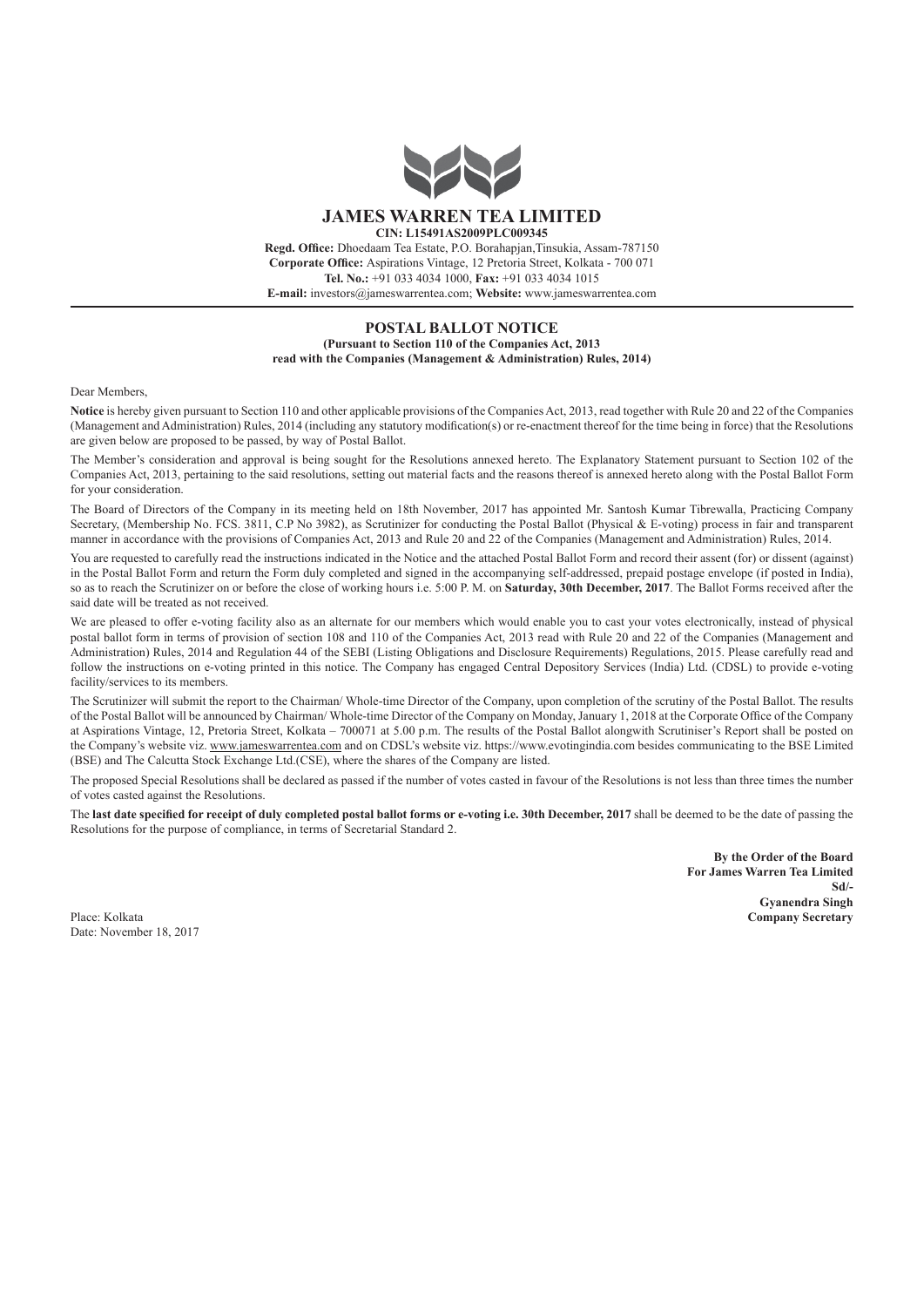## **SPECIAL BUSINESS**

#### **PROPOSED RESOLUTION NO. 1: TO ADOPT NEW ARTICLES OF ASSOCIATION OF THE COMPANY IN REPLACEMENT OF THE EXISTING ARTICLES :**

*To consider and, if thought fit to pass,with or without modification(s) the following resolution as a Special Resolution*

**"RESOLVED THAT** pursuant to the provisions of Section 14 and all other applicable provisions of the Companies Act, 2013 read with Companies (Incorporation) Rules, 2014 (including any statutory modification(s) or re-enactment thereof, for the time being in force), the draft regulations contained in the Articles of Association as displayed in the website of the Company (which deemed to be circulated) be and are hereby approved and adopted in substitution, and to the entire exclusion, of the regulations contained in the existing Articles of Association of the Company.

**FURTHER RESOLVED THAT** the Board of Directors of the Company be and is hereby authorised to do all acts and take all such steps as may be necessary, proper or expedient to give effect to this resolution."

## **PROPOSED RESOLUTION NO. 2: APPROVAL FOR BUYBACK OF EQUITY SHARES:**

To consider and, if thought fit to pass, with or without modification(s) the following resolution as a **Special Resolution**

**"RESOLVED THAT** in accordance with the provisions of the Articles of Association of the Company and Section 68, 69,70 and all other applicable provisions, if any, of the Companies Act, 2013, the Companies (Share Capital and Debenture) Rules, 2014, (the **"Share Capital Rules"**), Companies (Management and Administration) Rules, 2014 (the **"Management Rules"**) and in compliance with the Securities and Exchange Board of India (Buy-back of Securities) Regulations, 1998 **("SEBI Buyback Regulations")**, including any statutory modifications or re-enactments thereof and subject to such other approvals, permissions and sanctions as may be necessary and subject to such conditions and modifications as may be prescribed or imposed while granting such approvals, permissions and sanctions which may be agreed to by the Board of Directors of the Company (the **"Board"** which expression shall include any committee constituted by the Board to exercise its powers, including the powers conferred by this resolution), the consent of the shareholders is hereby accorded for the Buyback by the Company of its fully paid-up equity shares of the face value of Rs. 10/- each not exceeding 27,00,000 fully paid up equity shares (representing 22.50% of the total number of shares in the paid-up equity capital of the Company) at a price of Rs. 129/- (Rupees One Hundred Twenty Nine only) per equity share (the **"Buyback Offer Price"**) payable in cash, for an aggregate amount of Rs.34,83,00,000/- (Rupees Thirty Four Crores Eighty Three Lacs Only) **("Buyback Offer Size)** (excluding Company's transaction cost such as brokerage, securities transaction tax, GST, stamp duty, filling fees, advisors' fees, brokerage, etc) **("Buyback Offer Size")** being 24.92% of the fully paid-up equity share capital and free reserves as per the latest audited Annual Financial Statement of the Company for the financial year ended March 31, 2017 (which is within the limit of 25% of the fully paid-up equity share capital and free reserves of the Company) from the equity shareholders of the Company on a proportionate basis, through the **Tender Offer** route as prescribed under the SEBI Buyback Regulations (hereinafter referred to as the **"Buyback"**).

**RESOLVED FURTHER THAT** the Buyback, to the extent permissible under law and subject to all applicable legal provisions, be implemented using the "Mechanism for acquisition of shares through Stock Exchange" notified by SEBI vide circular CIR/CFD/POLICYCELL/1/2015 dated April 13, 2015 read with SEBI Circular CFD/DCR2/CIR/P/2016/131 dated December 09, 2016, including any amendments thereof.

**RESOLVED FURTHER THAT** such Buyback may be made out of the Company's free reserves and / or such other sources as may be permitted by law through "Tender Offer" route and as required by the Buyback Regulations and the Companies Act, the Company may buyback equity shares from all the existing Shareholders holding equity shares of the Company on a proportionate basis provided 15% (fifteen percent) of the number of equity shares which the Company proposes to buyback or number of equity shares entitled as per the shareholding of small shareholders, whichever is higher, shall be reserved for the small shareholders, as prescribed under Regulation 6 of the Buyback Regulations.

**RESOLVED FURTHER THAT** the Buyback from non-resident Members holding equity shares of the Company, Overseas Corporate Bodies (OCBs), Foreign Institutional Investors (FIIs) / Foreign Portfolio Investors (FPIs) and shareholders of foreign nationality, if any, etc. shall be subject to such approvals, if any, and to the extent necessary or required from the concerned authorities including approvals from the Reserve Bank of India under the Foreign Exchange Management Act, 1999, Income Tax Act, 1961 and the rules, regulations framed there under, if any.

**RESOLVED FURTHER THAT** the Board be and is hereby authorized to delegate all or any of the power(s)conferred hereinabove as it may in its absolute discretion deem fit, to any Director(s) / Officer(s) / Authorized Representative(s) /Committee **("Buyback Committee")** of the Company in order to give effect to the aforesaid resolution, including but not limited to appointment of Merchant Bankers Scruitnizer, Registrar and Transfer Agent (R&TA), Escrow Bankers, Brokers, Solicitors, Depository Participants, advertising agencies and other advisors / consultants / intermediaries / agencies, as may be required, for the implementation of the Buyback; and to make all necessary applications to the appropriate authorities for their approvals including but not limited to approvals as may be required from the Securities and Exchange Board of India, Reserve Bank of India under the Foreign Exchange Management Act, 1999 and the rules, regulations framed thereunder; and to initiate all necessary actions for preparation and issue of various documents including letter of offer, opening, operation and closure of all necessary accounts including bank accounts as per applicable law, entering into agreements, release of public announcement, filing of declaration of solvency, obtaining all necessary certificates and reports from statutory auditors and other third parties as required under applicable law, extinguishment of dematerialized shares and physical destruction of share certificates in respect of the equity shares bought back by the Company, and such other undertakings, agreements, papers, documents and correspondence, under the Common Seal of the Company, as may be required to be filed in connection with the Buyback with the Securities and Exchange Board of India, Reserve Bank of India, BSE Limited (**"BSE"**), The Calcutta Stock Exchange Limited (**''CSE"**), Registrar of Companies, Depositories and / or other regulators and statutory authorities as may be required from time to time.

**RESOLVED FURTHER THAT** for the purpose of giving effect to this resolution, the Board be and is hereby authorized to accept and make any alteration(s), modification(s) to the terms and conditions as it may deem necessary, concerning any aspect of the Buyback, in accordance with the statutory requirements as well as to give such directions as may be necessary or desirable, to settle any questions, difficulties or doubts that may arise and generally, to do all acts, deeds, matters and things as it may, in absolute discretion deem necessary, expedient, usual or proper in relation to or in connection with or for matters consequential to the Buyback without seeking any further consent or approval of the Members or otherwise to the end and intent that they shall be deemed to have given their approval thereto expressly by the authority of this resolution."

**By the Order of the Board For James Warren Tea Limited sd/-** Place:Kolkata **Gyanendra Singh** Date:November 18, 2017 **Company Secretary**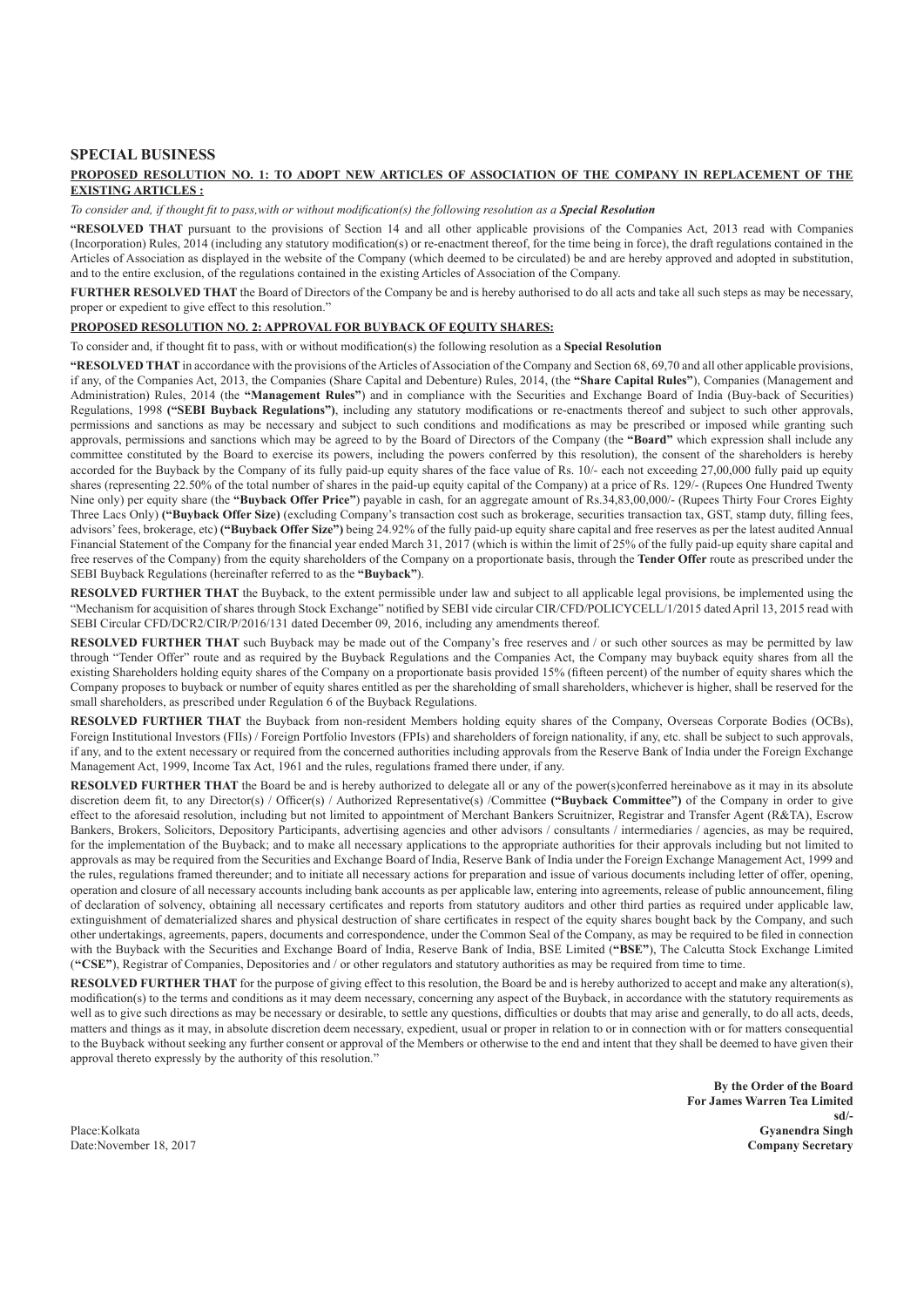#### **NOTES:**

- 1. Explanatory Statement setting out all the material facts concerning the proposed business and reasons thereof pursuant to Section 102 of the Companies Act, 2013 read with Section 110 of the Companies Act, 2013 are annexed to this Notice. It also contains all the disclosures as specified in the Securities and Exchange Board of India (Buyback of Securities) Regulations, 1998 as amended.
- 2. Resolution passed by the Members through Postal Ballot is deemed to have been passed as if it has been passed at a general meeting by the Members.
- 3. This notice is being sent by electronic mode to those Members, whose e-mail addresses are registered with the Company/ Depositories, unless any Member has registered for a physical copy of the same. For Members who have not registered their e-mail addresses, physical copies are being sent by the permitted mode. Members may note that this Notice will be available on the Company's website,www.jameswarrentea.com and on the website of CDSL, www.evotingindia.com.
- 4. Voting rights will be reckoned on the paid-up value of shares registered in the name of the Members on November 24, 2017 (Cut-off date). Only those Members whose names are recorded in the Register of Members of the Company or in the Register of Beneficial Owners maintained by the Depositories as on the Cut-off date will be entitled to cast their votes by Postal Ballot or e-voting.
- 5. In terms of Section 108 and 110 of the Companies Act, 2013 read with Rule 22 & Rule 20 of the Companies (Management & Administration) Rules, 2014, Regulation 44 of the SEBI (Listing Obligations and Disclosure Requirements) Regulations, 2015(including any statutory modification or re-enactment thereof, for the time being in force), assent or dissent of the members in respect of the Special Resolutions contained in the Postal Ballot Notice are sought by postal ballot or through electronic voting. The Company has engaged the services of Central Depository Services (India) Limited (CDSL) to provide e-voting facility to its members. **If a Shareholder has voted through e-voting facility, he is not required to send Postal Ballot Form. However, in case a member votes through e-voting facility as well as sends his Postal Ballot Form, the votes casted through e-voting shall be considered and his/her votes casted through Postal Ballot shall be ignored by the Scrutinizer.**
- 6. The Company has appointed Mr. Santosh Kumar Tibrewalla, Practicing Company Secretary (Membership No. FCS. 3811, C.P No 3982) as the Scrutinizer for conducting the postal ballot process (including e-voting) in a fair and transparent manner.
- 7. The Company has appointed **Mr. Gyanendra Singh,** Company Secretary of the Company as the person responsible for the entire postal ballot voting process.
- 8. A member desiring to exercise vote by e-voting / physical Postal Ballot Form is requested to carefully read the instructions printed on the backside of the Postal Ballot Form before exercising their vote.
- 9. The Shareholders opting to vote through physical mode i.e. by sending duly filled up Postal Ballot Form are requested to send the postal ballot to the Scrutinizer so as to reach not later than 5.00 p.m. on 30th December, 2017. Any Postal Ballot Form received after the aforesaid date & time shall be treated as invalid and shall be ignored.
- 10. The voting through e-voting facility and through Postal Ballot Form shall commence from 10.00 a.m. on 1st December, 2017 and shall end at 5.00 p.m. on 30th December, 2017. Therefore, the Shareholders are requested to cast their votes within the aforesaid period.
- 11. On 1st January, 2018, the Scrutinizer will submit his report to the Chairman/ Whole-time Director/ Authorised Person of the Company after completion of the scrutiny and the result of the postal ballot process (including e-voting) will be announced by Chairman/ Whole-time Director of the Company, at 5.00 p.m. at the Corporate office of the Company at Aspirations Vintage, 12, Pretoria Street, Kolkata – 700071. The members, who wish to be present at the time of declaration of the results, may do so at the said venue.
- 12. The resolutions, if passed by requisite majority, will be deemed to be passed on the last date specified for receipt of duly completed postal ballot forms or e-voting i.e. 30th December, 2017.
- 13. The result of the Postal Ballot along with the scrutinizer's report will be placed on the website of the Company at www.jameswarrentea.com and CDSL at www.cdslindia.com immediately after the result is declared. The Company shall simultaneously forward results to BSE Limited and The Calcutta Stock Exchange Ltd. where the shares of the Company are listed.
- 14. The documents referred to in the accompanying Explanatory Statement is open for inspection in electronic or physical form at the Registered Office and also at the Corporate Office of the Company at Aspirations Vintage, 12, Pretoria Street, Kolkata – 700071 between 10.00 a.m. to 12.00 noon on any working day excluding Saturday & Sunday till the last date for receiving Postal Ballot Forms by the Scrutinizer i.e. 30.12.2017.
- 15. The proposed new draft Articles of Association is being uploaded on the Company's website for the perusal by the shareholders at www.jameswarrentea. com and physical copy is also available at the Registered Office and also at the Corporate Office of the Company which can be obtained free of cost by the shareholders on request to the Company.

## 16. **PROCESS FOR MEMBERS OPTING FOR VOTING BY POSTAL BALLOT**

- Members desiring to cast their vote by Postal Ballot should complete and sign the Postal Ballot Form and send it to the Scrutinizer, Mr. Santosh Kumar Tibrewalla, Practicing Company Secretary (Membership No. FCS. 3811, C.P No 3982), at the Company's CorporateOffice at Aspirations Vintage, 12, Pretoria Street, Kolkata – 700071 in the enclosed postage prepaid self-addressed envelope. Postal Ballot Forms deposited in person or sent by post or courier at the expense of the Member will also be accepted.
- (ii) In case of joint holding, this Postal Ballot Form should be completed and signed by the first named Member and in his absence by the next named Member.
- (iii) In respect of shares held by corporate and institutional shareholders (companies, trusts, societies, etc.), the completed Postal Ballot Form should be accompanied by a certified copy of the relevant board resolution / appropriate authorisation, with the specimen signaure(s) of the authorized signatory(ies) duly attested. A member may sign the form through an attorney appointed specifically for this purpose, in which case an attested true copy of the Power of Attorney should be attached to the Postal Ballot form.
- (iv) The signature of the Member on this Postal Ballot Form should be as per the specimen signature furnished by National Securities Depository Limited (NSDL) / Central Depository Services (India) Limited (CDSL) or registered with the Company, in respect of shares held in dematerialised form or in physical form, respectively.
- (v) Completed Postal Ballot Forms should reach the Scrutinizer not later than the close of working hours i.e.5:00 P. M. on 30.12.2017 at the Corporate Office of the Company. Postal Ballot Forms received after this date will be considered invalid.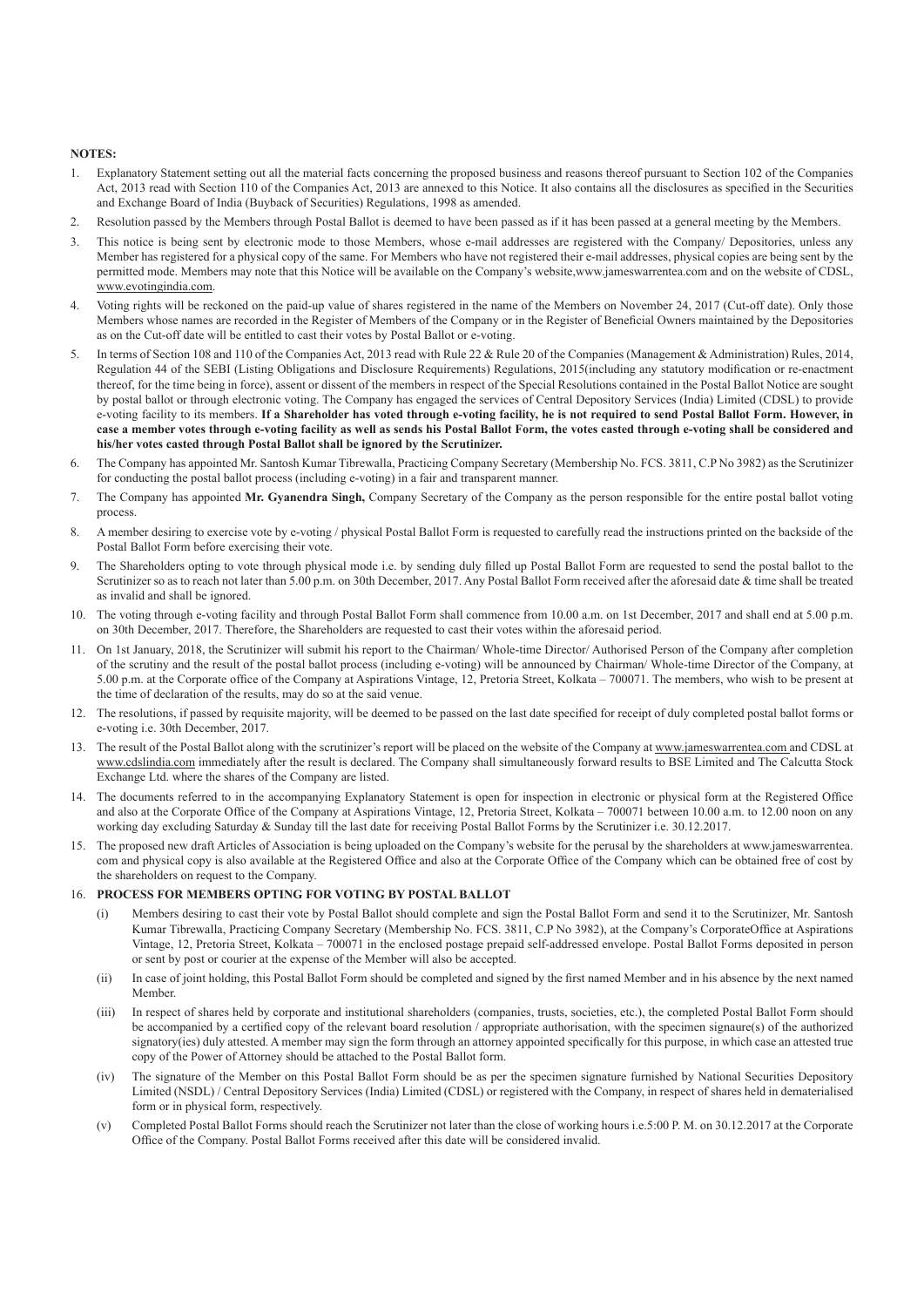- (vi) Postal Ballot Forms which are incomplete or unsigned or defective in any manner are liable to be rejected. The Scrutinizer's decision in this regard shall be final and binding.
- (vii) A Member seeking duplicate Postal Ballot Form or having any grievance pertaining to the Postal Ballot process can write to M/s. Maheshwari Datamatics Pvt. Ltd., 23, R.N. Mukherjee Road, 5th Floor, Kolkta - 700001, Phone : (033) 2248-2248, (033) 2243-5029, Fax : (033) 2248-4787, Email: mdpldc@yahoo.com or to the e-mail id: investors@jameswarrentea.com. Duly completed and signed duplicate Postal Ballot Forms should, however, reach the Scrutinizer not later than 30.12.2017.
- (viii) Members are requested not to send any paper (other than the resolution/authority as mentioned under "Process for Members opting for voting by Postal Ballot" above) along with the Postal Ballot Form in the enclosed self-addressed postage pre-paid envelope as all such envelopes will be sent to the Scrutinizer and if any extraneous paper is found in such envelope the same would not be considered and would be destroyed by the Scrutinizer.

## 17. **VOTING THROUGH ELECTRONIC MEANS**

- The E-Voting facility as is provided to the members to exercise their right to vote for the resolution proposed to be passed through Postal Ballot vide electronic means may be done through E-voting Services provided by Central Depository Services (India) Limited (CDSL). However, the E-voting is optional for the members.
- II. The instructions for shareholders voting electronically are as under :
	- (i) The voting period begins on 01.12.2017 at 10.00 A.M. and ends on 30.12.2017 at 5.00 P.M. During this period, shareholders of the Company, holding shares either in physical form or in dematerialized form, as on the cut-off date of 24.11.2017, may cast their vote electronically. The e-voting module shall be disabled by CDSL for voting thereafter.
	- (ii) The shareholders should log on to the e-voting website www.evotingindia.com during the voting period.
	- (iii) Click on "Shareholders" tab.
	- (iv) Now Enter your User ID
		- a. For CDSL : 16 digits beneficiary ID,
		- b. For NSDL : 8 Character DP ID followed by 8 Digits Client ID,
		- c. Members holding shares in Physical Form should enter Folio Number registered with the Company, excluding the special characters.
	- (v) Next enter the Image Verification as displayed and Click on Login.
	- (vi) If you are holding shares in demat form and had logged on to www.evotingindia.com and voted on an earlier voting of any company, then your existing password is to be used.
	- (vii) If you are a first time user follow the steps given below :

|                       | For Members holding shares in Demat Form and Physical Form                                                                                                                                                                                                                                                                                                                                                                                                                                                                                                                                                                                   |
|-----------------------|----------------------------------------------------------------------------------------------------------------------------------------------------------------------------------------------------------------------------------------------------------------------------------------------------------------------------------------------------------------------------------------------------------------------------------------------------------------------------------------------------------------------------------------------------------------------------------------------------------------------------------------------|
| <b>PAN</b>            | Enter your 10 digit alpha-numeric *PAN issued by Income Tax Department (Applicable for both demat shareholders<br>as well as Physical Shareholders)<br>Members who have not updated their PAN with the Company/Depository Participant are requested to use the first<br>two letters of their name and the 8 digits of the sequence number in the PAN field.<br>In case the sequence number is less than 8 digits enter the applicable number of 0's before the number after the first<br>two characters of the name in CAPITAL letters. Eg. If your name is Ramesh Kumar with sequence number 1 then<br>enter $RA00000001$ in the PAN Field. |
| Date of Birth (DOB)   | Enter the Date of Birth as recorded in your demat account with the depository or in the Company records for your<br>folio in dd/mm/yyyy format                                                                                                                                                                                                                                                                                                                                                                                                                                                                                               |
| Dividend Bank Details | Enter the Bank Account Number as recorded in your demat account with the depository or in the Company records<br>for your folio.<br>Please Enter the DOB or Bank Account Number in order to Login.<br>If both the details are not recorded with the depository or Company then please enter the member-ID / Folio<br>Number in the Bank Account Number details field as mentioned in above instruction (iv).                                                                                                                                                                                                                                 |

(viii) After entering these details appropriately, click on "SUBMIT" tab.

 (ix) Members holding shares in physical form will then directly reach the Company selection screen. However, members holding shares in demat form will now reach 'Password Creation' menu wherein they are required to mandatorily enter their login password in the new password field. Kindly note that this password is to be also used by the demat holders for voting for resolutions of any other company on which they are eligible to vote, provided that company opts for e-voting through CDSL platform. It is strongly recommended not to share your password with any other person and take utmost care to keep your password confidential.

- (x) For Members holding shares in physical form, the details can be used only for e voting on the resolutions contained in this Notice.
- (xi) Click on the EVSN for the relevant **"JAMES WARREN TEA LIMITED"** on which you choose to vote.
- (xii) On the voting page, you will see "RESOLUTION DESCRIPTION" and against the same the option "YES/NO" for voting. Select the option YES or NO as desired. The option YES implies that you assent to the Resolution and option NO implies that you dissent to the Resolution.
- (xiii) Click on the "RESOLUTIONS FILE LINK" if you wish to view the entire Resolution details.
- (xiv) After selecting the resolution you have decided to vote on, click on "SUBMIT". A confirmation box will be displayed. If you wish to confirm your vote, click on "OK", else to change your vote, click on "CANCEL" and accordingly modify your vote.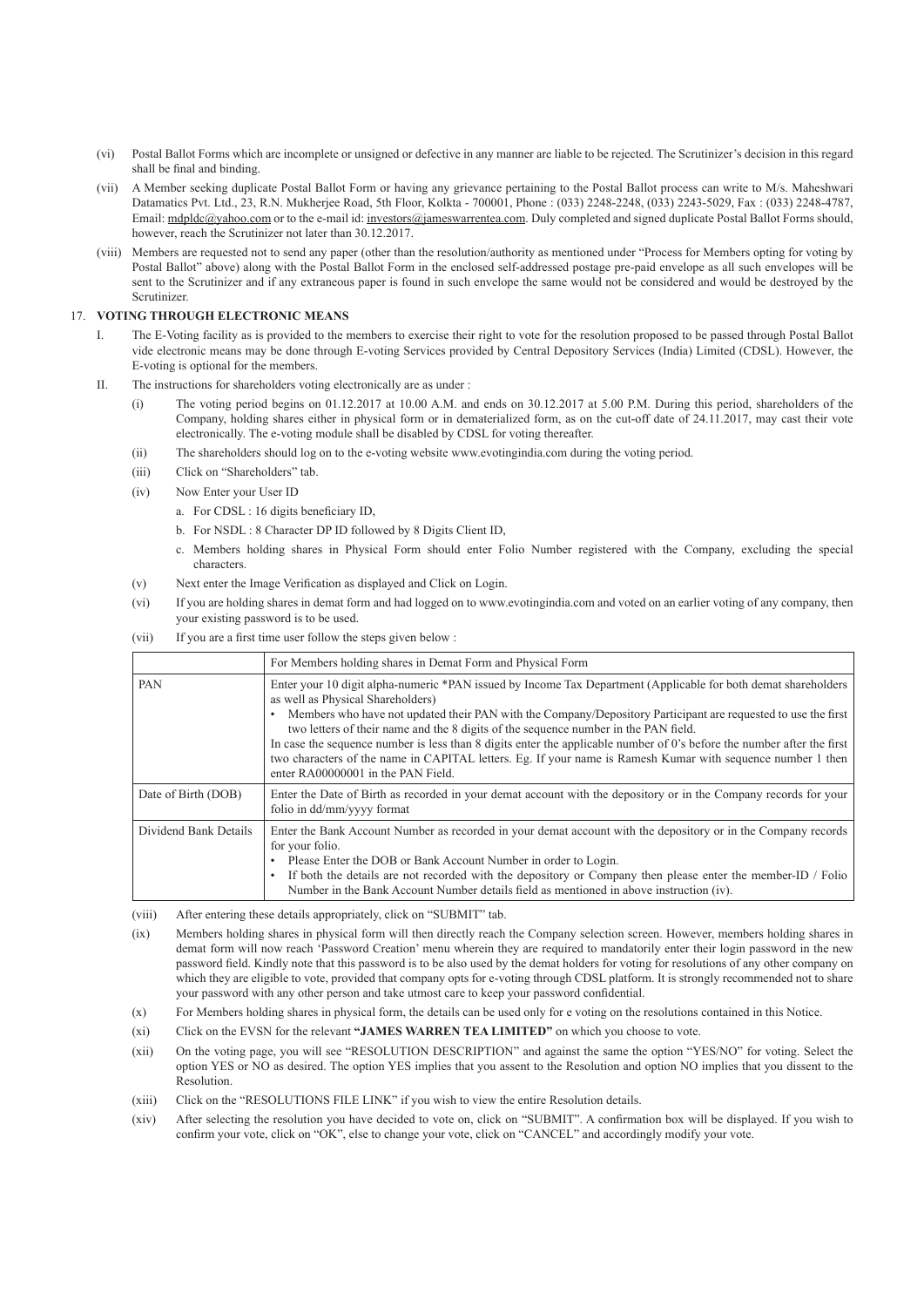- (xv) Once you "CONFIRM" your vote on the resolution, you will not be allowed to modify your vote.
- (xvi) You can also take out print of the voting done by you by clicking on "Click here to print" option on the Voting page.
- (xvii) If Demat account holder has forgotten the same password then Enter the User ID and the image verification code and click on Forgot Password & enter the details as prompted by the system.

## (xviii) **Note for Institutional Shareholders and Custodians :**

- Non-Individual shareholders (i.e. other than individuals, HUF, NRI, etc) and Custodian are required to log on to https://www. evotingindia.com and register themselves as Corporates.
- A scanned copy of the Registration Form bearing the stamp and sign of the entity should be emailed to helpdesk.evoting@cdslindia. com.
- After receiving the login details they have to create a compliance user using the admin login and password. The Compliance user would be able to link the account(s) for which they wish to vote on.
- The list of accounts linked in the login should be mailed to helpdesk.evoting@cdslindia.com and on approval of the accounts they would be able to cast their vote.
- A scanned copy of the Board Resolution and Power of Attorney (POA) which they have issued in favour of the Custodian, if any, should be uploaded in PDF format in the system for the scrutinizer to verify the same.
- (xix) In case you have any queries or issues regarding e-voting, you may refer the Frequently Asked Questions ("FAQs") and e-voting manual available at www.evotingindia.com under help section or write an email to helpdesk.evoting@cdslindia.com or contact on toll free number 18002005533.
- 18. Institutional Members/Bodies Corporate (i.e. other than individuals, HUF, NRI etc.) are required to send scanned copy (PDF/JPG Format) of the relevant Board Resolution / Authority letter etc. together with attested specimen signature of the duly authorized signatory(ies) who are authorized to vote through e-mail at santibrewalla@gmail.com with a copy marked to helpdesk.evoting@cdslindia.com on or before, 30th December, 2017 upto 5.00 P.M. without which the vote shall not be treated as valid.
- 19. The voting rights of shareholders shall be in proportion to their shares of the paid up equity share capital of the Company as on the cut-off date of 24th November, 2017.
- 20. The Consent must be accorded by recording the assent in the column "FOR" and dissent in the column "AGAINST" by placing a tick mark  $(\sqrt)$  in the appropriate column.

# **EXPLANATORY STATEMENT TO SPECIAL BUSINESS**

*(Pursuant to Section 102 of the Companies Act, 2013)*

#### **Item no. 1**

The Articles of Association ('AOA') of the Company as presently in force are based on the Companies Act, 1956 and several regulations in the existing AOA contain references to specific sections/provisions of the Companies Act, 1956 and some of the regulations in the existing AOA are no longer valid or not in conformity with the new Companies Act, 2013. Accordingly, several regulations of the existing AOA of the Company require alteration or deletions in several Articles. Therefore, it is considered expedient to replace the entire existing AOA by a new set of Articles.

The proposed new draft AOA is being uploaded on the Company's website for the perusal by the shareholders at www.jameswarrentea.com. The AOA as displayed in the website is deemed to be circulated to the Shareholders.

None of the Directors or Key Managerial Personnel of the Company or their relatives are, in any way, financially or otherwise, concerned or interested, in the Special Resolution set out at Item No. 1 of the Notice.

The Board recommends the Special Resolution for consideration and adoption by the members.

# **Item No. 2**

# **1. APPROVAL FOR BUYBACK OF EQUITY SHARES**

With an objective of rewarding shareholders holding equity shares of the Company, through return of surplus cash, the Board at its meeting held on Saturday, November 18, 2017, has approved the proposal of recommending buyback of equity shares as contained in the resolution in the Notice. As per the applicable provisions of the Companies Act and Buyback Regulations, requisite details relating to the Buyback are as follows:

#### **a) Objective of the Buyback**

 'Share buyback' is the mode of acquisition of its own shares by a company. The objective is to pay surplus cash to the shareholders holding equity shares of the Company. The Board at its meeting held on Saturday, November 18, 2017, after due consideration of the amount accumulated in free reserves as well as the cash liquidity reflected in the latest audited Annual financial statements for the financial year ending March 31, 2017 has decided to allocate a sum of Rs. 34,83,00,000/- (Rupees Thirty Four Crores Eighty Three Lacs Only) (excluding Company's transaction cost such as brokerage, securities transaction tax, GST, stamp duty, filling fees, advisors' fees, brokerage etc.) **("Buyback Offer Size")** for distributing tothe shareholders holding equity shares of the Company through the Buyback mode.After considering benefits and several other factors, the Board decided to recommend Buyback of upto 27,00,000 (Twenty Seven Lacs) equity shares (representing 22.50% of the total number of equity shares in the paid-up equity share capital of the Company) at a price of Rs. 129/- (Rupees One Hundred and Twenty Nine Only) per equity share aggregating Rs. 34,83,00,000/- (Rupees Thirty Four Crores Eighty Three Lacs Only) (excluding Company's transaction cost such as brokerage, securities transaction tax, GST, stamp duty, filling fees, advisors' fees, brokerage etc. **("BuybackOffer Size")** being 24.92% of the fully paid-up equity share capital and free reserves as per the latest audited Annual financial statements of the Company for the financial year ended March 31, 2017, (which is within 25% of the paid up share capital and Free Reserves of the company). Buyback is one of the most efficient mode of distributing surplus cash to the shareholders holding equity shares of the Company, inter-alia, for the following reasons:

 1. The Buyback will help the Company to distribute surplus cash to its shareholders holding equity shares broadly in proportion to their shareholding, thereby, enhancing the overall return to them;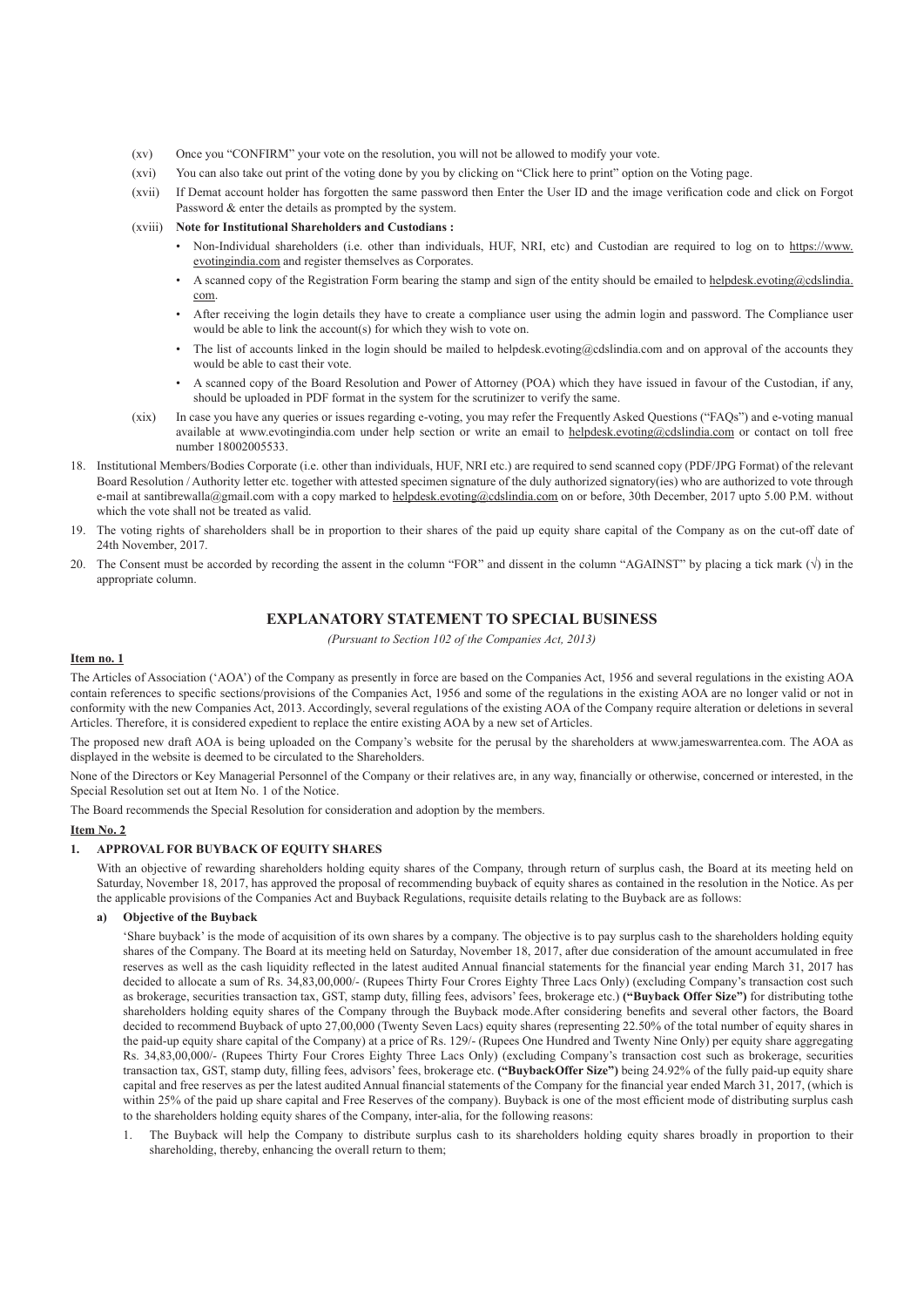- 2. The Buyback, which is being implemented through the Tender Offer route as prescribed under the Buyback Regulations, would involve allocation of 15% of the outlay to small shareholders. The Company believes that this reservation of 15% for small shareholders would benefit a larger number of public shareholders, who would get classified as "small shareholder";
- 3. The Buyback would help in improving return on equity due to reduction in the post buy-back equity base, thereby leading to higher earnings per share vis-à-vis market capitalization on increased price earnings ratio and further accumulation of undistributed profits which would increase long term shareholders' value;
- The Buyback gives an option to the shareholders holding equity shares of the Company, who can choose to participate and get cash in lieu of Equity Shares to be accepted under the Buyback Offer or they may choose not to participate and enjoy a resultant increase in their percentage shareholding, post Buyback Offer, without any additional investment;

#### **b) Method to be adopted for the Buyback**

The Buyback shall be on a proportionate basis from all the shareholders holding equity shares of the Company through the "Tender Offer" route, as prescribed under the Buyback Regulations and in accordance with the new Articles of Association so adopted and pursuant to the provisions of Companies Act, 2013 and the Share Capital Rules to the extent applicable, and on such terms and conditions as may be deemed fit by the Company.

 As required under the Buyback Regulations, the Company will announce a record date (the **"Record Date"**) for determining the names of the shareholders holding equity shares of the Company who will be eligible to participate in the Buyback. In due course, each shareholder as on the Record Date will receive a Letter of Offer along with a Tender / Offer Form indicating the entitlement of the shareholder for participating in the Buyback.

The equity shares to be bought back as a part of the buyback is divided in two categories:

- (a) Reserved category for small shareholders; and
- (b) General category for all other shareholders.

As defined in the Buyback Regulations, a "small shareholder" is a shareholder who holds equity shares having market value, on the basis of closing price on BSE as on Record Date, of not more than Rs.2,00,000 /- (Rupees Two Lacs only).

In accordance with Regulation 6 of the Buyback Regulations, 15% (fifteen percent) of the number of equity shares which the Company proposes to buyback or number of equity shares entitled as per the shareholding of small shareholders, whichever is higher, shall be reserved for the small shareholders as part of this Buyback. The Company believes that this reservation of 15% for small shareholders would benefit a large number of public shareholders, who would get classified as "small shareholder".

 Based on the holding as on the Record Date, the Company will determine the entitlement of each shareholder to tender their shares in the Buyback. This entitlement for each shareholder will be calculated based on the number of equity shares held by the respective shareholder as on the Record Date and the ratio of Buyback applicable in the category to which such shareholder belongs. Shareholders' participation in Buyback will be voluntary. Shareholders holding equity shares of the Company can choose to participate and get cash in lieu of shares to be accepted under the Buyback or they may choose to not participate and enjoy a resultant increase in their percentage shareholding, post Buyback, without additional investment. Shareholders holding equity shares of the Company may also accept a part of their entitlement. Shareholders holding equity shares of the Company also have the option of tendering additional shares (over and above their entitlement) and participate in the shortfall created due to non-participation of some other shareholders, if any.

 The maximum tender under the Buyback by any shareholder cannot exceed the number of equity shares held by the shareholder as on the Record Date.

 The equity shares tendered as per the entitlement by Members holding equity shares of the Company as well as additional shares tendered, if any, will be accepted as per the procedure laid down in Buyback Regulations. The settlement of the tenders under the Buyback is expected to be done using the "Mechanism for acquisition of shares through Stock Exchange" notified by SEBI vide circular CIR/CFD/POLICYCELL/1/2015 dated April 13, 2015 and read with SEBI Circular CFD/DCR2/CIR/P/2016/131 dated December 09, 2016. Detailed instructions for participation in the Buyback (tender of equity shares in the Buyback) as well as the relevant time table will be included in the Letter of Offer which will be sent in due course to the shareholders holding equity shares of the Company as on the Record Date.

# **c) Maximum amount required under the Buyback and the sources of funds from which the Buyback would be financed**

The maximum amount required under the Buyback will be Rs. 34,83,00,000/- (Rupees Thirty Four Crores Eighty Three Lacs Only) (excluding Company's transaction cost such as brokerage, securities transaction tax, GST, stamp duty, filling fees, advisors' fees, brokerage etc. ) **("Buyback Offer Size")** being 24.92% of the fully paid-up equity share capital and free reserves as per the per the latest audited Annual financial statements of the Company for the financial year ended March 31, 2017, (which is within 25% of the paid up share capital and Free Reserves of the Company). The Buyback would be financed out of free reserves of the Company. The Company shall transfer from its free reserves a sum equal to the nominal value of the equity shares bought back through the Buyback to the Capital Redemption Reserve Account and the details of such transfer shall be disclosed in its subsequent audited Balance Sheet. The Company confirms that as required under Section 68(2) (d) of the Companies Act, the ratio of the aggregate of secured and unsecured debts owed by the Company, if any, shall not be more than twice the paid-up equity share capital and free reserves after the Buyback.

d) Buyback Price and the basis of arriving at the Buyback Price

 The equity shares of the Company are proposed to be bought back at a price of Rs. 129/- (Rupees One Hundred and Twenty Nine Only) per equity share (the **"Buyback Offer Price"**).

 The Buyback Offer Price has been arrived at after considering various factors such as average closing prices of the equity shares of the Company on BSE Limited where the equity shares of the Company are listed. The Buyback Offer Price of Rs. 129/- per equity share represents a premium of 4.16% over the average closing prices of the Company's equity shares on BSE Limited for 3 months preceding the date of intimation to the BSE for the Board Meeting to consider the proposal of the Buy-Back and 4.19% over the average closing prices of the Company's equity shares on BSE Limited for 2 weeks preceding the date of intimation to the BSE Limited for the Board Meeting to consider the proposal of the Buy-Back.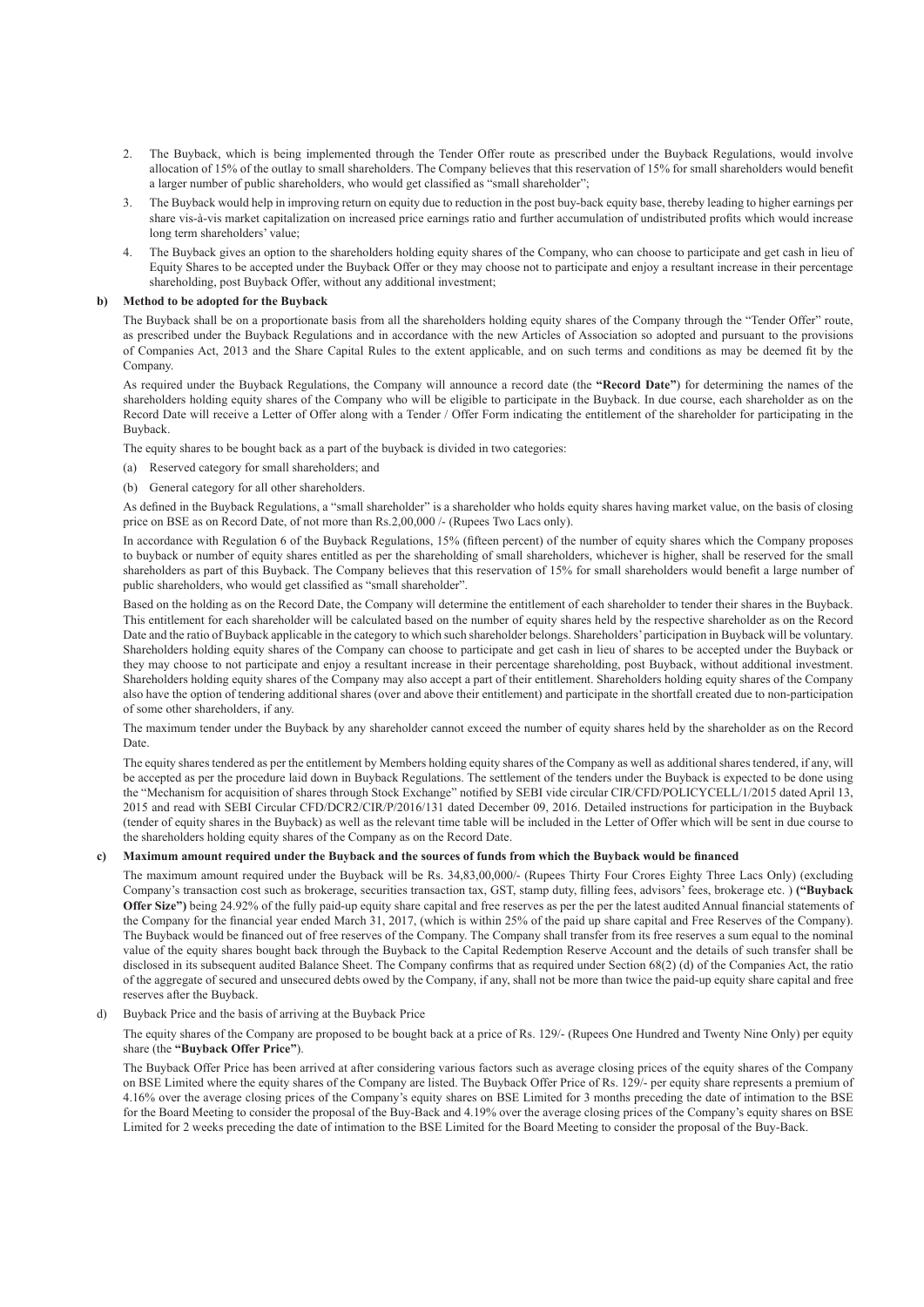#### **e) Number of shares that the Company proposes to Buyback**

The Company proposes to Buyback upto 27,00,000 (Twenty Seven Lacs only) equity shares of face value of Rs.10/- each of the Company.

## **f) Compliance with Section 68(2)(c) of the Companies Act**

The aggregate paid-up share capital and free reserves as at March 31, 2017 is Rs. 13,978.73 Lakhs (Rupees Thirteen Thousand Nine Hundred Seventy Eight Lakhs and Seventy Three Thousand Only). Under the provisions of the Companies Act, the funds to be deployed for the Buyback cannot exceed 25% of the total paid-up capital and free reserves of the Company i.e. Rs. 3494.68 lacs (Rupees Three Thousand Four Hundred Ninety Four Lakhs and Sixty Eight Thousand Only). The aggregate amount proposed to be utilized for the Buyback, is approximately Rs. 34,83,00,000/- (Rupees Thirty Four Crores Eighty Three Lakhs Only) and is, therefore, within the limit of 25% of the Company's total paid-up equity capital and free reserves as per the audited Balance Sheet as at March 31, 2017.

Further, under the Companies Act, the number of equity shares that can be bought back in any financial year cannot exceed 25% of the total paidup equity capital of the Company in that financial year. Accordingly, the maximum number of equity shares that can be bought back in the current financial year is 30,00,201 equity shares. Since the Company proposes to Buyback up to 27,00,000 equity shares, the same is within the aforesaid 25% limit.

#### **g) The aggregate shareholding of the Promoters, the directors of the Promoter where Promoter is a Company and of directors and key managerial personnel of the Company as on the date of this Notice:**

| Sl. No.      | Name                         | No. of<br><b>Equity shares</b> | $%$ of<br>Shareholding |
|--------------|------------------------------|--------------------------------|------------------------|
| 1.           | Akhil Kumar Ruia             | 24,800                         | $0.42\%$               |
| 2.           | Ankit Govind Ruia            | 24,800                         | 0.42%                  |
| 3.           | Maulshree Ruia               | 100                            | $0.00\%$               |
| 4.           | Rajat Agarwalla              | 100                            | $0.00\%$               |
| 5.           | Darshana Saraf               | 100                            | $0.00\%$               |
| 6.           | Vartika Agarwalla            | 100                            | $0.00\%$               |
| 7.           | Ashdene Investments Limited  | 23,63,010                      | 19.69%                 |
| 8.           | ISIS Enterprises Limited     | 21, 13, 144                    | 17.61%                 |
| 9.           | Maygrove Investments Limited | 12,60,212                      | 10.50%                 |
| 10.          | Enez Investments Limited     | 11,02,692                      | 9.19%                  |
| 11.          | Woodcutter Limited           | 10,57,505                      | 8.81%                  |
| 12.          | Maru Limited                 | 10,50,636                      | 8.75%                  |
| <b>Total</b> |                              | 89,97,199                      | 74.97%                 |

## **Shareholding of Directors of the promoter group Companies is given below:**

| Sl. No.      | Name and detail of company in which<br>directorship is held | No. of Equity<br>shares | $%$ of<br>Shareholding |
|--------------|-------------------------------------------------------------|-------------------------|------------------------|
|              | Ankit Govind Ruia -                                         |                         |                        |
|              | 1. Ashdene Investments Limited                              |                         |                        |
|              | 2. Maygrove Investments Limited                             |                         |                        |
|              | 3. Maru Limited                                             | 24800                   | $0.42\%$               |
|              |                                                             |                         |                        |
| <b>Total</b> |                                                             | 24800                   | $0.42\%$               |

#### **Shareholding of Directors and key managerial personnel of the Company:**

| <b>DIN/PAN</b> | <b>Name</b>          | No. of Equity<br><b>Shares</b> | $%$ of<br>Shareholding |
|----------------|----------------------|--------------------------------|------------------------|
| 03600526       | Akhil Kumar Ruia     | 24800                          | $0.42\%$               |
| 00473105       | Abhiram Kastur Sheth | 34                             | $0.00\%$               |
| Total          |                      | 24834                          | $0.42\%$               |

#### **h) Intention of the Promoters and Persons in Control of the Company to tender equity shares in the Buyback:**

The promoter and promoter group have expressed their intention, vide letter dated November 18, 2017 to participate in the Buybackand tender an aggregate of 89,97,199 (Eighty Nine Lacs Ninety Seven Thousand One Hundred and Ninety Nine).

The details of the date and price of acquisition/sale of Equity Shares that Promoters / Promoter's Group intent to tender are set-out below: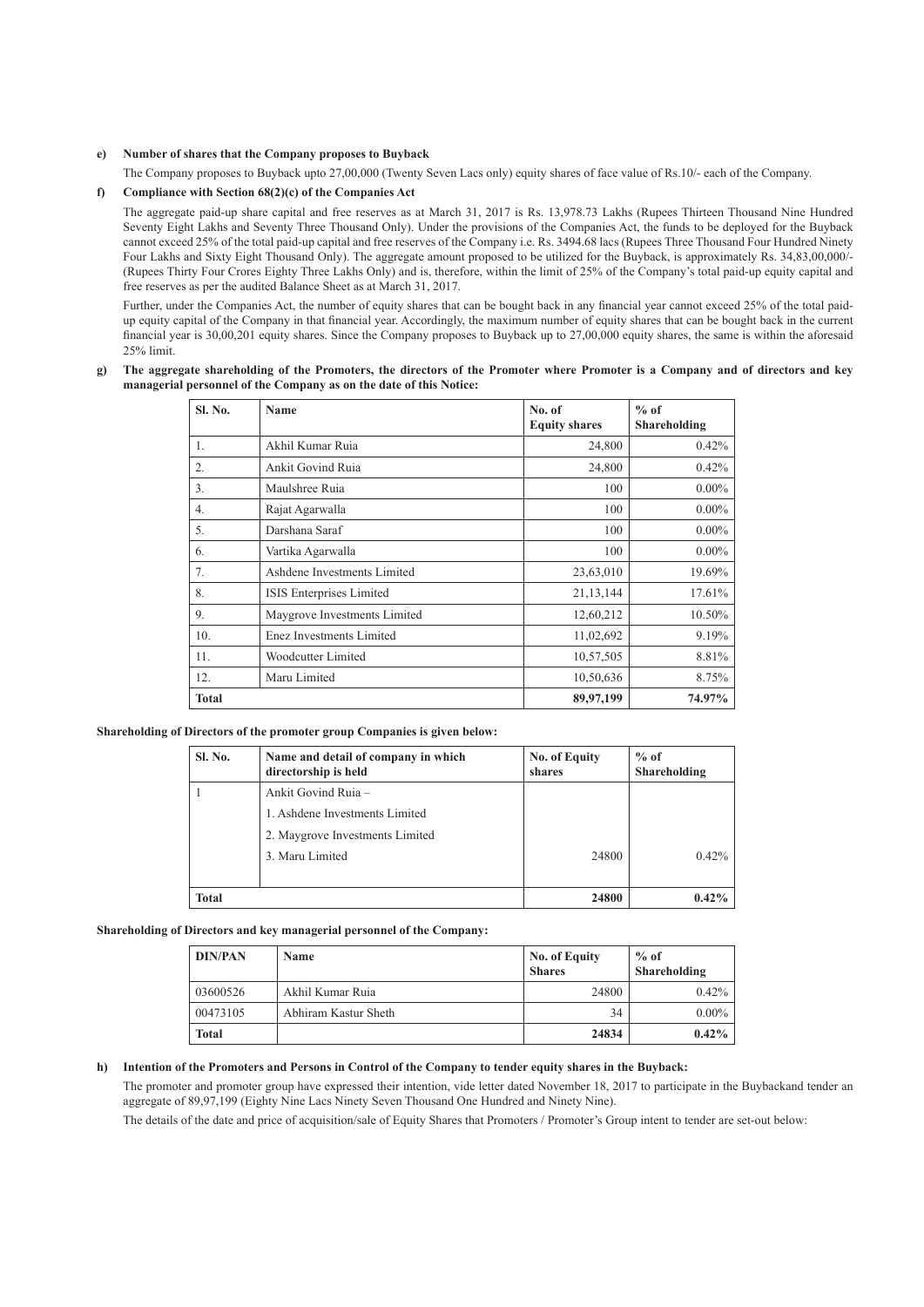# **i. Akhil Kumar Ruia**

| Date of Acquisition / (disposal) | Number of equity shares<br>Acquired/(Sold) | Cost of Acquisition / (Sale) (Rs.) | Remarks                  |
|----------------------------------|--------------------------------------------|------------------------------------|--------------------------|
| 28.06.2012                       | 3000                                       | 30,000                             | Purchase of Shares       |
| 19.11.2017                       | 19800                                      | 1.98.000                           | Allotment                |
| 07.08.2012                       | 2000                                       | Not Applicable                     | Gift Transfer            |
| <b>Total</b>                     | 24800                                      | 2,28,000/                          | $\overline{\phantom{a}}$ |

# **ii. Ankit Govind Ruia**

| Date of Acquisition / (disposal) | Number of equity shares<br>Acquired/(Sold) | Cost of Acquisition / (Sale) (Rs.)   Remarks |                          |
|----------------------------------|--------------------------------------------|----------------------------------------------|--------------------------|
| 28.06.2012                       | 3000                                       | 30.000                                       | Purchase of Shares       |
| 19.11.2017                       | 19800                                      | 1,98,000                                     | Allotment                |
| 07.08.2012                       | 2000                                       | Not Applicable                               | Gift Transfer            |
| <b>Total</b>                     | 24800                                      | $2,28,000/$ -                                | $\overline{\phantom{a}}$ |

# **iii. Maulshree Ruia:**

| Date of Acquisition / (disposal) | Number of equity shares<br>Acquired/(Sold) | Cost of Acquisition / (Sale) (Rs.)   Remarks |                          |
|----------------------------------|--------------------------------------------|----------------------------------------------|--------------------------|
| 19.11.2017                       | 100                                        | 1000                                         | Allotment                |
| <b>Total</b>                     | 100                                        | $1000/-$                                     | $\overline{\phantom{a}}$ |

# **iv. Rajat Agarwalla:**

| Date of Acquisition / (disposal) | Number of equity shares<br>Acquired/(Sold) | Cost of Acquisition / (Sale) (Rs.)   Remarks |           |
|----------------------------------|--------------------------------------------|----------------------------------------------|-----------|
| 19.11.2017                       | 100                                        | 1000                                         | Allotment |
| Total                            | 100                                        | $1000/-$                                     | -         |

# **v. Darshana Saraf:**

| Date of Acquisition / (disposal) | Number of equity shares<br>Acquired/(Sold) | Cost of Acquisition / (Sale) (Rs.)   Remarks |           |
|----------------------------------|--------------------------------------------|----------------------------------------------|-----------|
| 19.11.2017                       | 100                                        | 1000                                         | Allotment |
| <b>Total</b>                     | 100                                        | 1000/-                                       | -         |

# **vi. Vartika Agarwalla**

| Date of Acquisition / (disposal) | Number of equity shares<br>Acquired/(Sold) | Cost of Acquisition / (Sale) (Rs.)   Remarks |           |
|----------------------------------|--------------------------------------------|----------------------------------------------|-----------|
| 19.11.2017                       | 100                                        | 1000                                         | Allotment |
| <b>Total</b>                     | 100                                        | $1000/-$                                     | -         |

# **vii. Ashdene Investments Limited**

| Date of Acquisition / (disposal) | Number of equity shares<br>Acquired/(Sold) | Cost of Acquisition / (Sale) (Rs.) $\vert$ | <b>Remarks</b>                                                                               |
|----------------------------------|--------------------------------------------|--------------------------------------------|----------------------------------------------------------------------------------------------|
| 14.02.2014                       | 1181505                                    | Not Applicable                             | Allotment made pursuant to the<br>Scheme of Demerger, as approved<br>by Guwahati High Court. |
| 08.03.2017                       | 1181505                                    | 16,60,01,453                               | $\sigma$ f<br>Scheme<br>Pursuant to<br>a.<br>Arrangement in open market                      |
| <b>Total</b>                     | 2363010                                    | 16,60,01,453/                              |                                                                                              |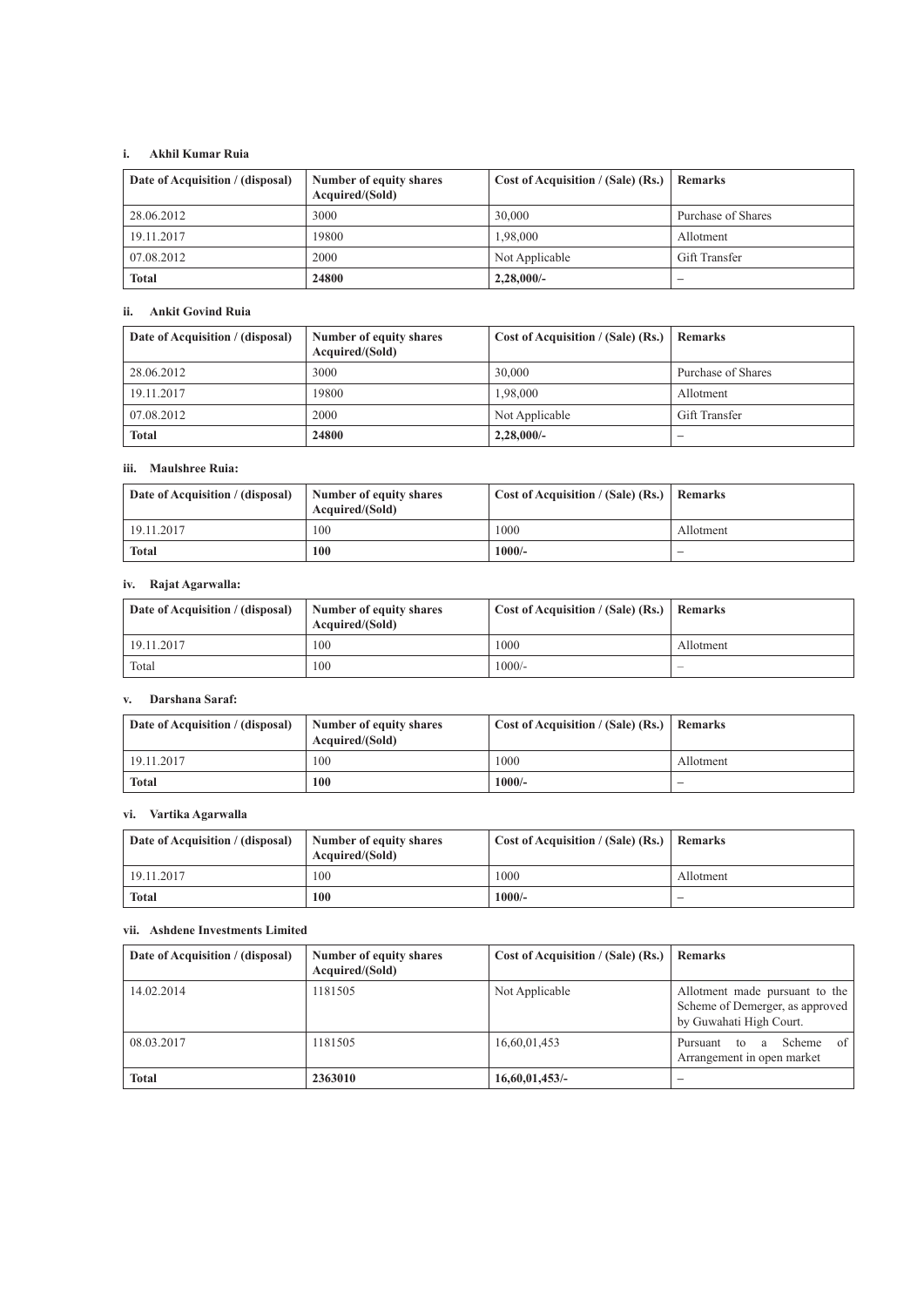# **viii. ISIS Enterprises Limited**

| Date of Acquisition / (disposal) | Number of equity shares<br>Acquired/(Sold) | Cost of Acquisition / (Sale) (Rs.) | <b>Remarks</b>                                                                               |
|----------------------------------|--------------------------------------------|------------------------------------|----------------------------------------------------------------------------------------------|
| 14.02.2014                       | 1102785                                    | Not Applicable                     | Allotment made pursuant to the<br>Scheme of Demerger, as approved<br>by Guwahati High Court. |
| 14.03.2017                       | 738438                                     | 10,41,19,758                       | of<br>Scheme<br>Pursuant<br>to<br>a<br>Arrangement in open market                            |
| 24.03.2017                       | 271921                                     | $3,44,65,987/$ -                   | of<br>Scheme<br>Pursuant<br>to<br>a<br>Arrangement in open market                            |
| <b>Total</b>                     | 2113144                                    | 13,85,85,745/-                     |                                                                                              |

# **ix. Maygrove Investments Limited**

| Date of Acquisition / (disposal) | Number of equity shares<br>Acquired/(Sold) | Cost of Acquisition / (Sale) (Rs.) | <b>Remarks</b>                                                                               |
|----------------------------------|--------------------------------------------|------------------------------------|----------------------------------------------------------------------------------------------|
| 14.02.2014                       | 630106                                     | Not Applicable                     | Allotment made pursuant to the<br>Scheme of Demerger, as approved<br>by Guwahati High Court. |
| 14.03.2017                       | 630106                                     | 10,41,19,758                       | of<br>Scheme<br>Pursuant<br>to<br>a<br>Arrangement in open market                            |
| <b>Total</b>                     | 1260212                                    | 10,41,19,758/-                     |                                                                                              |

# **x. Enez Investments Limited**

| Date of Acquisition / (disposal) | Number of equity shares<br>Acquired/(Sold) | Cost of Acquisition / (Sale) (Rs.) | <b>Remarks</b>                                                                               |
|----------------------------------|--------------------------------------------|------------------------------------|----------------------------------------------------------------------------------------------|
| 14.02.2014                       | 551346                                     | Not Applicable                     | Allotment made pursuant to the<br>Scheme of Demerger, as approved<br>by Guwahati High Court. |
| 08.03.2017                       | 551346                                     | 7,74,64,113                        | of<br>Scheme<br>Pursuant to<br>a a<br>Arrangement in open market                             |
| <b>Total</b>                     | 1102692                                    | 7,74,64,113/-                      |                                                                                              |

# **xi. Woodcutter Limited**

| Date of Acquisition / (disposal) | Number of equity shares<br>Acquired/(Sold) | Cost of Acquisition / (Sale) (Rs.) | <b>Remarks</b>                                                                               |
|----------------------------------|--------------------------------------------|------------------------------------|----------------------------------------------------------------------------------------------|
| 14.02.2014                       | 535945                                     | Not Applicable                     | Allotment made pursuant to the<br>Scheme of Demerger, as approved<br>by Guwahati High Court. |
| 14.03.2017                       | 521560                                     | 7,35,39,960                        | $\sigma$ f<br>Scheme<br>Pursuant to<br>a a<br>Arrangement in open market                     |
| <b>Total</b>                     | 1057505                                    | 7,35,39,960/-                      | -                                                                                            |

## **xii. Maru Limited**

| Date of Acquisition / (disposal) | Number of equity shares<br>Acquired/(Sold) | <b>Cost of Acquisition /(Sale) (Rs.)</b> | <b>Remarks</b>                                                                               |
|----------------------------------|--------------------------------------------|------------------------------------------|----------------------------------------------------------------------------------------------|
| 14.02.2014                       | 525318                                     | Not Applicable                           | Allotment made pursuant to the<br>Scheme of Demerger, as approved<br>by Guwahati High Court. |
| 08.03.2017                       | 525318                                     | 7,38,07,179                              | of<br>Scheme<br>Pursuant<br>to<br>a<br>Arrangement in open market                            |
| <b>Total</b>                     | 1050636                                    | 7,38,07,179/-                            |                                                                                              |

# **i) Confirmation that there are no defaults subsisting in the repayment of deposits, redemption of debentures or preference shares or repayment of term loans to any financial institutions or banks**

The Company confirms that there are no defaults subsisting in the repayment of deposits, interest payment thereon, redemption of debentures or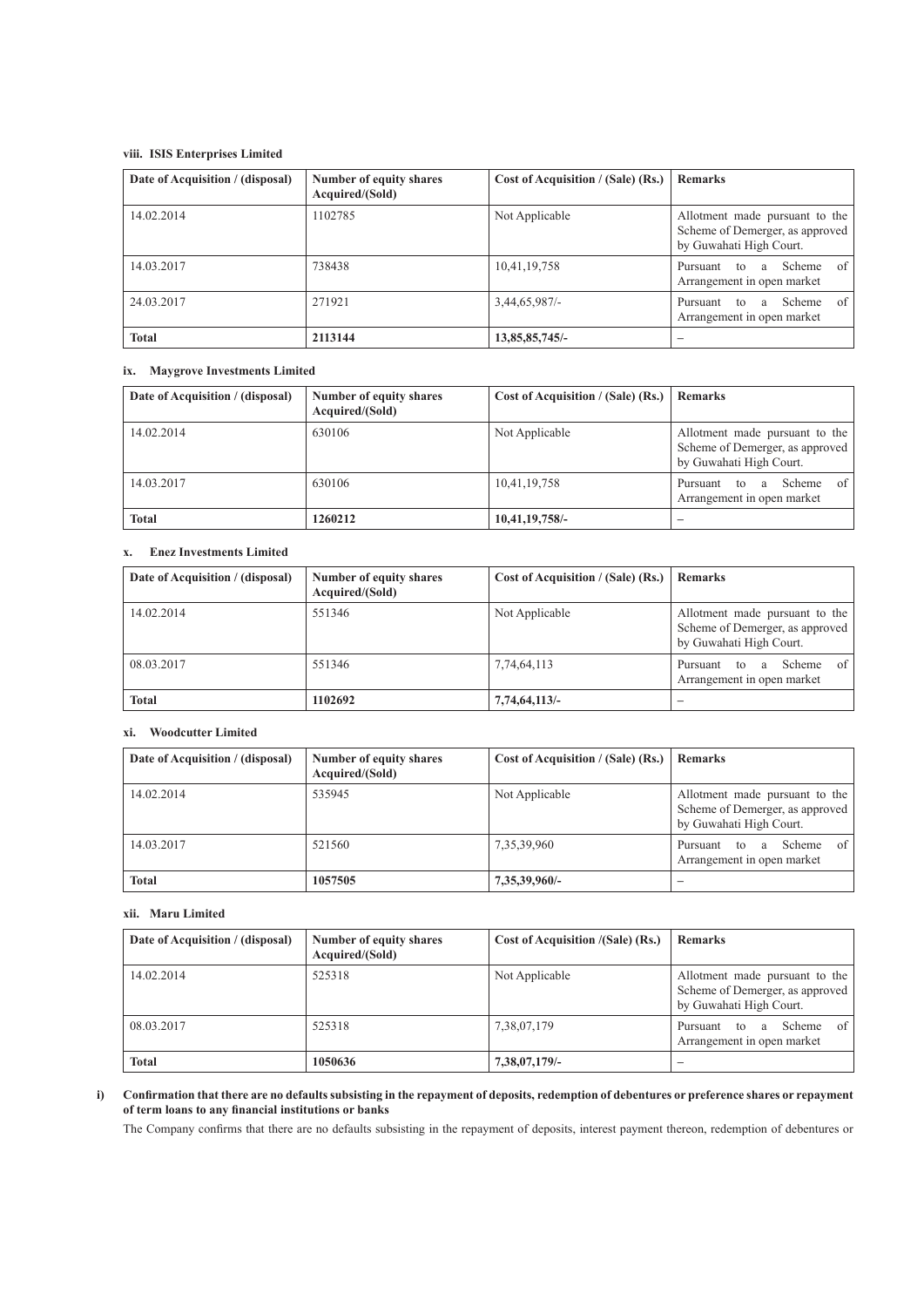interest payment thereon or redemption of preference shares or payment of dividend due to any shareholder, or repayment of any term loans or interest payable thereon to any financial institution or banking company.

**j) Confirmation that the Board has made full enquiry into the affairs and prospects of the Company and that they have formed the opinion to the effect that the Company, after Buyback will continue to be able to meet its liabilities and will not be rendered insolvent**

The Board of Directors of the Company has made a full enquiry into the affairs and prospects of the Company and has formed the opinion:

- i) That immediately following the date of the Board Meeting held on Saturday, November 18, 2017 and the date on which the results of the Postal Ballot will be declared, there will be no grounds on which the Company can be found unable to pay its debts;
- ii) That as regards the Company's prospects for the year immediately following the date of the board meeting as well as the year immediately following the date on which the results of the Postal Ballot will be declared, approving the Buyback and having regards to the Board's intentions with respect to the management of the Company's business during that year and to the amount and character of the financial resources, which will, in the Board's view, be available to the Company during that year, the Company will be able to meet its liabilities as and when they fall due and will not be rendered insolvent within a period of one year from the date of the board meeting approving the Buyback as well as the year within a period of one year from the date on which the results of the Postal Ballot will be declared.
- iii) In forming the opinion aforesaid, the Board has taken into account the liabilities (including prospective and contingent liabilities) as if the Company were being wound up under the provisions of the Companies Act.
- **k) Report addressed to the Board of Directors by the Company's Auditors on the permissible capital payment and the opinion formed by directors regarding insolvency**

The text of the Report dated 18.11.2017 received from M/s. Singhi & Co., Chartered Accountants, (FRN: 302049E) the Statutory Auditors of the Company, addressed to the Board of Directors of the Company is reproduced below:

#### **QUOTE**

To

**The Board of Directors**

#### **James Warren Tea Limited**

Aspirations Vintage, 12 Pretoria Street,

Kolkata - 700 071.

#### **Sub: Proposed Buyback Offer of Equity Shares of James Warren Tea Limited (the "Company")**

#### Dear Sirs,

At the request of the Company, vide their letter dated 18th November, 2017, we being the Statutory Auditors of the Company, are providing the certificate on the proposed Buyback of Equity Shares of the Company. The Certificate is required for the purpose of inclusion of the same a) in the explanatory statement to be annexed to the notice for general meeting for authorizing buyback by passing a special resolution and b) in the Public Announcement and Letter of Offer for buyback of its share by the Company and for submission to the Securities and Exchange Board of India (SEBI) and other Regulatory Authorities.

- **1)** We have been informed that the board of directors of the Company in their meeting held on November 18, 2017 have decided to Buyback 27,00,000 (Twenty Seven Lakhs Only) equity shares under Section 68, 70(1) of the Companies Act, 2013, as amended from time to time (the "Act") at a price of Rs. 129/- (Rupees One Hundred and Twenty Nine only) per share aggregating Rs.34,83,00,000/- (Rupees Thirty Four Crores and Eighty Three Lacs Only). In terms of the requirements of Clause (xi) of Schedule II, Part A of the Securities and Exchange Board of India (Buyback of Securities), Regulations, 1998 as amended from time to time, (hereinafter called the "Buyback Regulations") we confirm as under:
	- a) We have enquired into the state of affairs of the Company in relation to its audited accounts for the year ended March 31, 2017.
	- b) The amount of permissible capital payment towards Buyback of Equity Shares (including Premium) if any, as ascertained below in our view has been properly determined in accordance with Section 68 of the Companies Act, 2013.

| <b>Particulars</b>                                                                              | <b>Amount (Rs. in Lakhs)</b> |  |
|-------------------------------------------------------------------------------------------------|------------------------------|--|
| Issued, Subscribed and Paid-up share capital as at March 31, 2017                               | 1200.08                      |  |
| Free reserves as at March 31, 2017                                                              |                              |  |
| - General Reserve                                                                               | 3821.70                      |  |
| - Surplus in Statement of Profit & Loss                                                         | 8956.95                      |  |
| Total                                                                                           | 13978.73                     |  |
| Maximum amount permissible for buy-back i.e. 25% of the total paid-up capital and free reserves | 3494.68                      |  |

- **2)** The opinion expressed by the directors of the Company in the Declaration as to any of the matters mentioned in the declaration as per Schedule II- Clause (x) of the rules is reasonable;
- **3)** The Board of Directors of the Company is responsible for :
	- i. Properly determining the amount of capital payment for buyback;
	- ii. making a full enquiry into the affairs and prospects of the Company and forming the opinion that the Company will not be rendered insolvent within a period of one year from the date on which the results of the postal ballot for buyback will be declared.
- **4)** Based on the representation made by the Company and other information and explanations given to us, which to the best of our knowledge and belief were necessary for this purpose, we report that we are not aware of anything to indicate that the opinion expressed by Directors in the declaration as to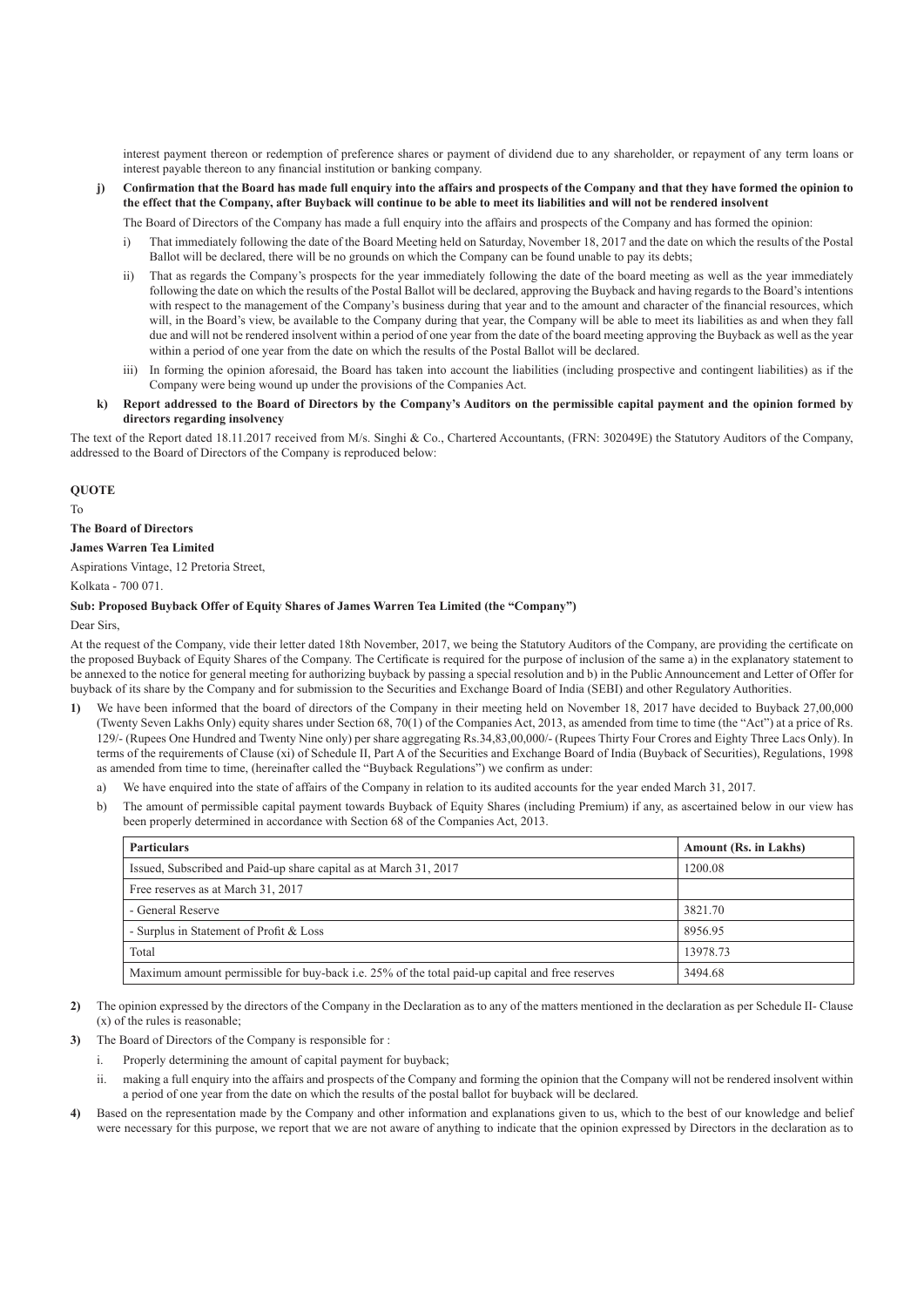any of the matters mentioned in the declaration as approved by the Board of Directors in their meeting held on November 18, 2017 is unreasonable in the circumstances in the present context.

**5)** Compliance with the provisions of the Act and Rules is the responsibility of the Company's management. Our responsibility is to verify the factual accuracy based on our review procedures. This report is intended solely for your information and for the purpose of inclusion of the same a) in the explanatory statement to be annexed to the notice for general meeting for authorizing buyback by passing a special resolution and b) in the Public Announcement and Letter Of Offer for buyback of its share by the Company and is not to be used, referred or distributed for any other purpose without our written consent. Nothing contained in this report should be construed to be representation as to the future. We do not accept or assume any liability or duty of care for any other purpose, save where expressly agreed by our prior consent in writing.

For M/s. Singhi & Co. Chartered Accountants Firm Registration No. 302049E sd/- **(Pradeep Kumar Singhi)** Date: 18.11.2017 Membership No. 50773 Place: Kolkata Partner

# **UNQUOTE**

As per the provisions of the Buyback Regulations and the Companies Act:

- i. The Company shall not issue any equity shares or other securities (including by way of bonus) till the date of closure of the Buyback;
- ii. The Company shall not raise further capital for a period of one year from the closure of Buyback offer except in discharge of its subsisting obligations;
- iii. The special resolution approving the Buyback will be valid for a maximum period of one year from the date of passing the said special resolution (or such extended period as may be permitted under the Companies Act or the Buyback Regulations or by the appropriate authorities). The exact time table for the Buyback shall be decided by the Board (or its duly constituted Committee) within the above time limits;
- iv. The equity shares bought back by the Company will be compulsorily cancelled and will not be held for re-issuance;
- v. The Company shall not withdraw the Buyback after the public announcement of the offer to Buyback is made;
- vi. The Company shall not buyback locked-in equity shares and non-transferable equity shares till the pendency of the lock-in or till the equity shares become transferable; and
- vii. The directors, managers, key managerial personnel of the Company and their respective relatives do not have any interest, financial or otherwise, in the proposed resolution for Buyback of equity shares, except to the extent of their shareholding.

For any clarifications related to the Buyback process, Members holding equity shares of the Company may contact :

Mr. Gyanendra Singh

Company Secretary and Compliance Officer **James Warren Tea Limited** Aspirations Vintage, 12 Pretoria Street, Kolkata - 700 071 Phone: +91 033 4034 1020,

E- mail: investors@jameswarrentea.com

All the material documents referred to in the Explanatory Statement such as the Memorandum and Articles of Association of the Company, relevant Board resolution for the Buyback, consent of the scrutinizer, the Auditors Certificate dated 18.11.2017 and the annual audited accounts for the year ended 31.03.2017 are available for inspection by the Members of the Company at its Registered Office on any working day between 10.00 a.m. to 1.00 p.m. up to the last date of receipt of Postal Ballot Form specified in the accompanying Notice.

In the opinion of the Board, the proposal for Buyback is in the interest of the Company and its Members holding equity shares of the Company. The Directors, therefore, recommend passing of the Special Resolution as set out in the accompanying Notice.

None of the Directors of the Company is, in anyway, concerned or interested, either directly or indirectly in passing of the said resolution, save and except to the extent of their shareholding in the Company.

 By the Order of the Board **For James Warren Tea Limited** sd/- **Gyanendra Singh** Place: Kolkata Company Secretary

Date: November 18, 2017

Encl: (i) Postal Ballot Form; and (ii) Self-addressed Reply Envelope.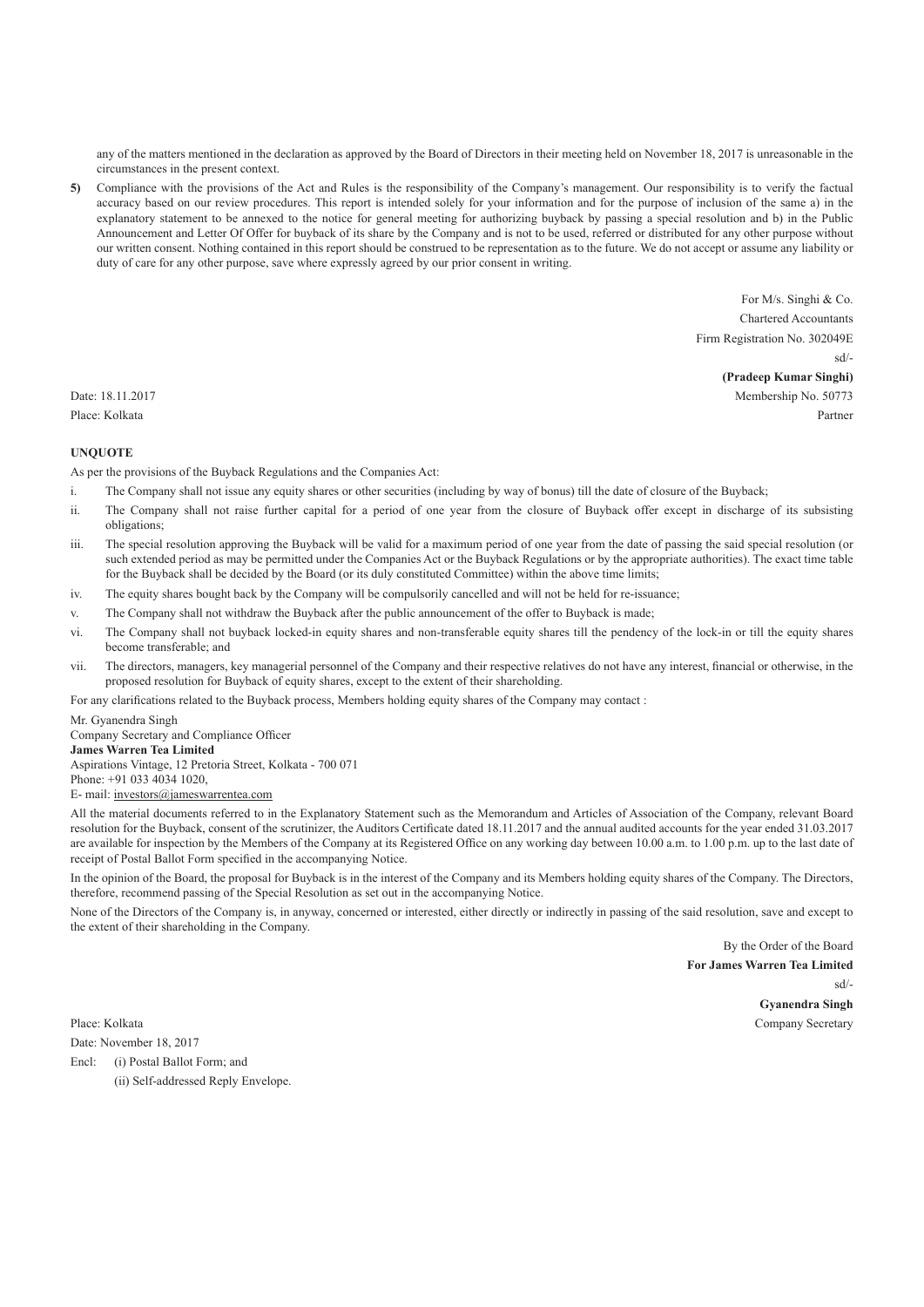

# **JAMES WARREN TEA LIMITED**

**CIN:** L15491AS2009PLC009345 **Regd. Office:** Dhoedaam Tea Estate, P.O. Borahapjan,Tinsukia, Assam-787150 **Corporate Office**: Aspirations Vintage, 12 Pretoria Street, Kolkata - 700 071 **Tel. No.: +91 33 4034 1000**, **Fax:** +91 33 4034 1015 **E-mail:**[investors@jameswarrentea.com;](mailto:vikramsarogi@jameswarrentea.com;%20investors@jameswarrentea.com) **Website:** [www.jameswarrentea.com](http://www.jameswarrentea.com/) 

# **POSTAL BALLOT FORM**

|                                                                                                                                     | Serial. No.: |
|-------------------------------------------------------------------------------------------------------------------------------------|--------------|
| Name and Registered Address of<br>1.<br>the Sole/ First named Shareholder(s)<br>(In block letters)                                  |              |
| 2. Name of Joint holder(s), if any :                                                                                                |              |
| Registered Folio No./DP ID No.<br>3.<br>& Client ID No. $*$<br>(* Applicable to investors holding)<br>shares in dematerialized form |              |
| Number of Shares held<br>4.                                                                                                         |              |

I / We hereby exercise my/our vote in respect of the Resolutions to be passed through Postal Ballot for the business stated in the Notice dated 18<sup>th</sup> November, 2017 of the Company by conveying my / our assent or dissent to the said Resolutions by placing the tick  $(\sqrt{})$  mark in the appropriate box below :

| <b>Item</b><br>No. | <b>Description</b>                                                                                                                                                                                                     | No. of<br><b>Shares</b> | <b>I/We assent to</b><br>the Resolution<br>(FOR) | <b>I/We dissent to</b><br>the Resolution<br>(AGAINST) |
|--------------------|------------------------------------------------------------------------------------------------------------------------------------------------------------------------------------------------------------------------|-------------------------|--------------------------------------------------|-------------------------------------------------------|
| 1.                 | <b>Special Resolution:</b> Approval for Adoption of new<br>set of Articles of Association of the Company in<br>replacement of the existing Articles.                                                                   |                         |                                                  |                                                       |
| 2.                 | <b>Special Resolution:</b> Approval for Buyback upto<br>$27,00,000$ equity shares of the face value of Rs. 10/- each<br>fully paid up of the Company at a price of Rs. 129/- per<br>sahre through Tender Offer Method. |                         |                                                  |                                                       |

Place: ……………………

Date: …………….., 2017

# **(Signature of the Shareholder)**

# **ELECTRONIC VOTING PARTICULARS**

| <b>EVSN</b> ( <b>E</b> -voting | <b>USER ID</b> (Please refer to Note No. 17 of the | <b>PAN/SEQUENCE</b> |
|--------------------------------|----------------------------------------------------|---------------------|
| <b>Sequence Number)</b>        | Notice of the Postal Ballot)                       | <b>NUMBER</b>       |
| 171127001                      |                                                    |                     |

**NOTE:** 

- For the full text of the aforesaid resolutions, statements and notes, please refer to the Postal Ballot Notice including the explanatory statement.
- Please read carefully the instructions mentioned overleaf before exercising your vote.
- If the voting rights are exercised electronically, there is no need to use this Postal Ballot Form.

 $\overline{\phantom{a}}$  , and the state of the state of the state of the state of the state of the state of the state of the state of the state of the state of the state of the state of the state of the state of the state of the stat